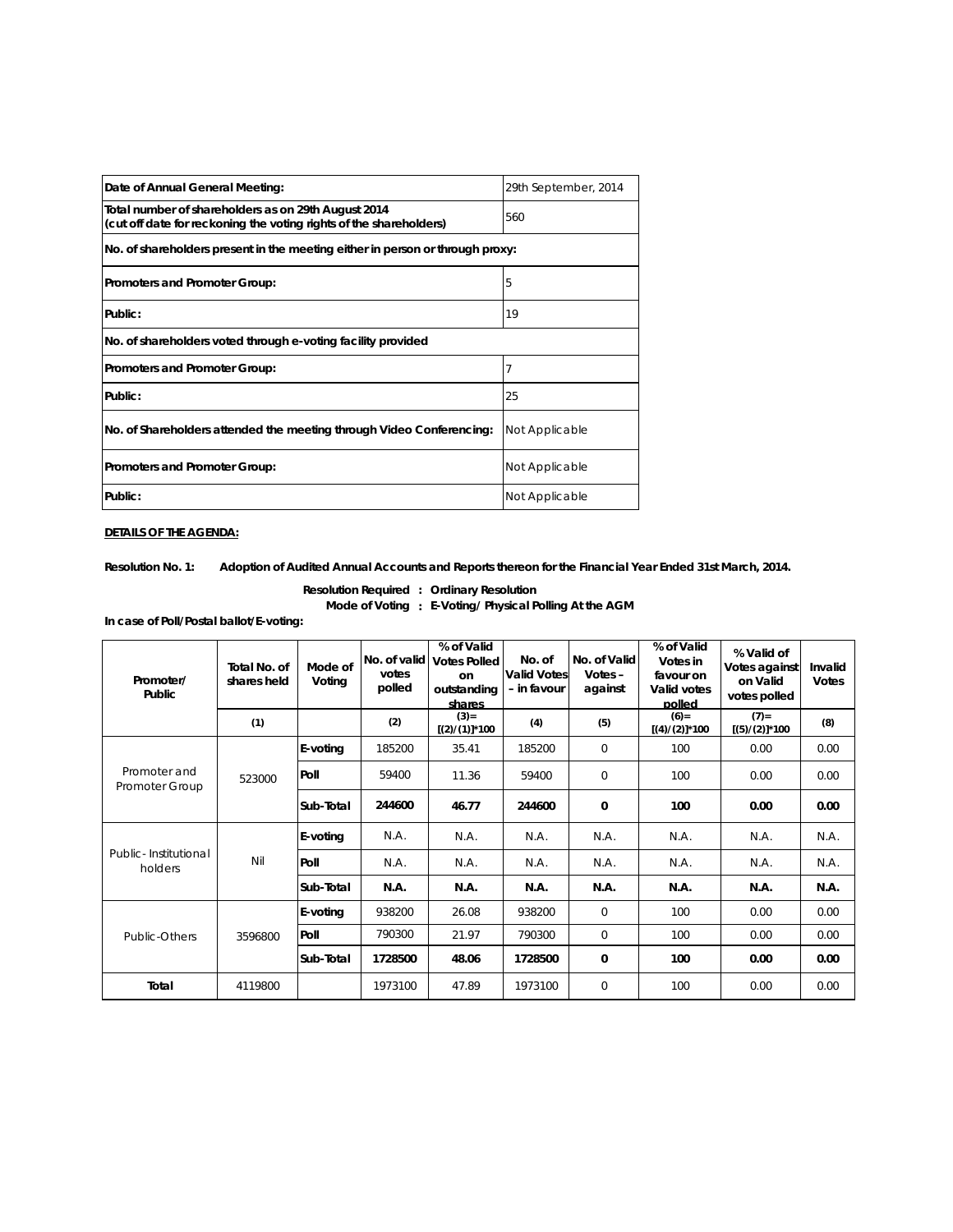#### **Resolution No. 2: : Resolution Required Ordinary Resolution Re-appointment of Ms. Pooja Bhatia, who retires by rotation**

Mode of Voting : E-Voting/ Physical Polling At the AGM

**In case of Poll/Postal ballot/E-voting:**

| Promoter/<br>Public             | Total No. of<br>shares held | Mode of<br>Voting | No. of valid<br>votes<br>polled | % of Valid<br><b>Votes Polled</b><br>on<br>outstanding<br>shares | No. of<br><b>Valid Votes</b><br>- in favour | No. of Valid<br>Votes-<br>against | % of Valid<br>Votes in<br>favour on<br>Valid votes<br>polled | % Valid of<br>Votes against<br>on Valid<br>votes polled | Invalid<br><b>Votes</b> |
|---------------------------------|-----------------------------|-------------------|---------------------------------|------------------------------------------------------------------|---------------------------------------------|-----------------------------------|--------------------------------------------------------------|---------------------------------------------------------|-------------------------|
|                                 | (1)                         |                   | (2)                             | $(3) =$<br>$[(2)/(1)]$ *100                                      | (4)                                         | (5)                               | $(6)=$<br>$[(4)/(2)]$ *100                                   | $(7) =$<br>$[(5)/(2)]$ *100                             | (8)                     |
|                                 |                             | E-voting          | 185200                          | 35.41                                                            | 185200                                      | $\mathbf 0$                       | 100                                                          | 0.00                                                    | 0.00                    |
| Promoter and<br>Promoter Group  | 523000                      | Poll              | 59400                           | 11.36                                                            | 59400                                       | $\mathbf 0$                       | 100                                                          | 0.00                                                    | 0.00                    |
|                                 |                             | Sub-Total         | 244600                          | 46.77                                                            | 244600                                      | 0                                 | 100                                                          | 0.00                                                    | 0.00                    |
|                                 | Nil                         | E-voting          | N.A.                            | N.A.                                                             | N.A.                                        | N.A.                              | N.A.                                                         | N.A.                                                    | N.A.                    |
| Public-Institutional<br>holders |                             | Poll              | N.A.                            | N.A.                                                             | N.A.                                        | N.A.                              | N.A.                                                         | N.A.                                                    | N.A.                    |
|                                 |                             | Sub-Total         | N.A.                            | N.A.                                                             | N.A.                                        | N.A.                              | N.A.                                                         | N.A.                                                    | N.A.                    |
|                                 |                             | E-voting          | 938200                          | 26.08                                                            | 938200                                      | $\mathbf 0$                       | 100                                                          | 0.00                                                    | 0.00                    |
| Public-Others                   | 3596800                     | Poll              | 790300                          | 21.97                                                            | 790300                                      | $\mathbf 0$                       | 100                                                          | 0.00                                                    | 0.00                    |
|                                 |                             | Sub-Total         | 1728500                         | 48.06                                                            | 1728500                                     | $\mathbf{0}$                      | 100                                                          | 0.00                                                    | 0.00                    |
| Total                           | 4119800                     |                   | 1973100                         | 47.89                                                            | 1973100                                     | 0                                 | 100                                                          | 0.00                                                    | 0.00                    |

## **Resolution No. 3:**

**Appointment of M/s Satyendra Mrinal & Associates, Chartered Accountants as the Statutory Auditors of the Company.**

**Resolution Required : Ordinary Resolution** 

Mode of Voting : E-Voting/ Physical Polling At the AGM

**In case of Poll/Postal ballot/E-voting:**

| Promoter/<br>Public             | Total No. of<br>shares held | Mode of<br>Voting | No. of valid<br>votes<br>polled | % of Valid<br><b>Votes Polled</b><br>on<br>outstanding<br>shares | No. of<br><b>Valid Votes</b><br>- in favour | No. of Valid<br>Votes-<br>against | % of Valid<br>Votes in<br>favour on<br>Valid votes<br>polled | % Valid of<br>Votes against<br>on Valid<br>votes polled | Invalid<br><b>Votes</b> |
|---------------------------------|-----------------------------|-------------------|---------------------------------|------------------------------------------------------------------|---------------------------------------------|-----------------------------------|--------------------------------------------------------------|---------------------------------------------------------|-------------------------|
|                                 | (1)                         |                   | (2)                             | $(3) =$<br>$[(2)/(1)]$ *100                                      | (4)                                         | (5)                               | $(6)=$<br>$[(4)/(2)]$ *100                                   | $(7) =$<br>$[(5)/(2)]$ *100                             | (8)                     |
|                                 |                             | E-voting          | 185200                          | 35.41                                                            | 185200                                      | $\mathbf{0}$                      | 100                                                          | 0.00                                                    | 0.00                    |
| Promoter and<br>Promoter Group  | 523000                      | Poll              | 59400                           | 11.36                                                            | 59400                                       | $\mathbf{0}$                      | 100                                                          | 0.00                                                    | 0.00                    |
|                                 |                             | Sub-Total         | 244600                          | 46.77                                                            | 244600                                      | 0                                 | 100                                                          | 0.00                                                    | 0.00                    |
|                                 | Nil                         | E-voting          | N.A.                            | N.A.                                                             | N.A.                                        | N.A.                              | N.A.                                                         | N.A.                                                    | N.A.                    |
| Public-Institutional<br>holders |                             | Poll              | N.A.                            | N.A.                                                             | N.A.                                        | N.A.                              | N.A.                                                         | N.A.                                                    | N.A.                    |
|                                 |                             | Sub-Total         | <b>N.A.</b>                     | <b>N.A.</b>                                                      | <b>N.A.</b>                                 | N.A.                              | N.A.                                                         | N.A.                                                    | N.A.                    |
|                                 |                             | E-voting          | 938200                          | 26.08                                                            | 938200                                      | $\mathbf{0}$                      | 100                                                          | 0.00                                                    | 0.00                    |
| Public-Others                   | 3596800                     | Poll              | 790300                          | 21.97                                                            | 790300                                      | $\mathbf{0}$                      | 100                                                          | 0.00                                                    | 0.00                    |
|                                 |                             | Sub-Total         | 1728500                         | 48.06                                                            | 1728500                                     | 0                                 | 100                                                          | 0.00                                                    | 0.00                    |
| Total                           | 4119800                     |                   | 1973100                         | 47.89                                                            | 1973100                                     | $\mathbf{0}$                      | 100                                                          | 0.00                                                    | 0.00                    |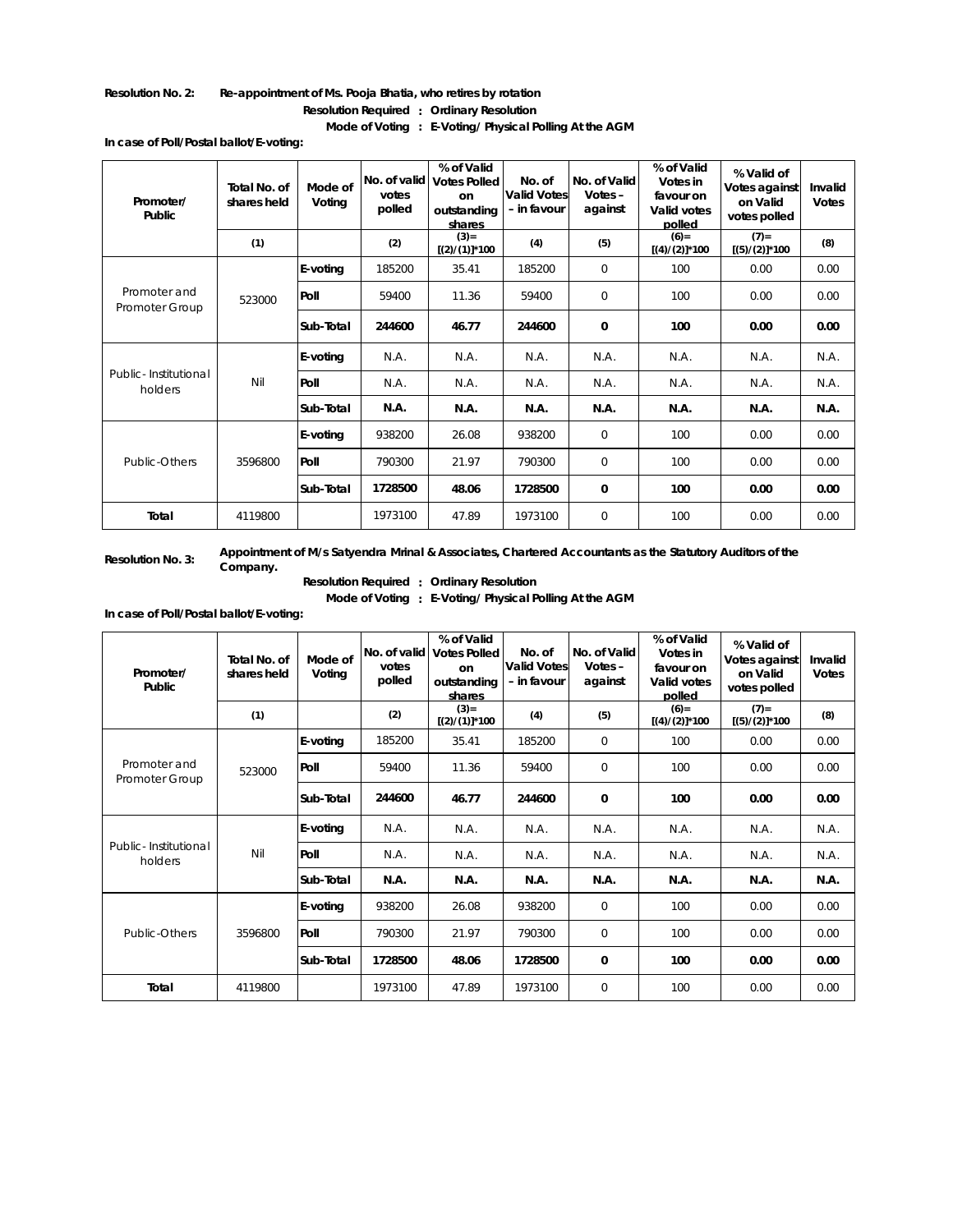### **Resolution No. 4: Resolution Required : Special Resolution Appointment of Mr. Kuldeep Singh as Whole Time Director of the Company**

Mode of Voting : E-Voting/ Physical Polling At the AGM

**In case of Poll/Postal ballot/E-voting:**

| Promoter/<br>Public             | Total No. of<br>shares held | Mode of<br>Voting | No. of valid<br>votes<br>polled | % of Valid<br><b>Votes Polled</b><br>on<br>outstanding<br>shares | No. of<br><b>Valid Votes</b><br>- in favour | No. of Valid<br>Votes-<br>against | % of Valid<br>Votes in<br>favour on<br>Valid votes<br>polled | % Valid of<br>Votes against<br>on Valid<br>votes polled | Invalid<br><b>Votes</b> |
|---------------------------------|-----------------------------|-------------------|---------------------------------|------------------------------------------------------------------|---------------------------------------------|-----------------------------------|--------------------------------------------------------------|---------------------------------------------------------|-------------------------|
|                                 | (1)                         |                   | (2)                             | $(3) =$<br>$[(2)/(1)]$ *100                                      | (4)                                         | (5)                               | $(6)=$<br>$[(4)/(2)]$ *100                                   | $(7) =$<br>$[(5)/(2)]$ *100                             | (8)                     |
|                                 |                             | E-voting          | 185200                          | 35.41                                                            | 185200                                      | $\mathbf{O}$                      | 100                                                          | 0.00                                                    | 0.00                    |
| Promoter and<br>Promoter Group  | 523000                      | Poll              | 59400                           | 11.36                                                            | 59400                                       | $\mathbf 0$                       | 100                                                          | 0.00                                                    | 0.00                    |
|                                 |                             | Sub-Total         | 244600                          | 46.77                                                            | 244600                                      | 0                                 | 100                                                          | 0.00                                                    | 0.00                    |
|                                 | Nil                         | E-voting          | N.A.                            | N.A.                                                             | N.A.                                        | N.A.                              | N.A.                                                         | N.A.                                                    | N.A.                    |
| Public-Institutional<br>holders |                             | Poll              | N.A.                            | N.A.                                                             | N.A.                                        | N.A.                              | N.A.                                                         | N.A.                                                    | N.A.                    |
|                                 |                             | Sub-Total         | N.A.                            | N.A.                                                             | <b>N.A.</b>                                 | <b>N.A.</b>                       | <b>N.A.</b>                                                  | N.A.                                                    | N.A.                    |
|                                 | 3596800                     | E-voting          | 938200                          | 26.08                                                            | 938200                                      | $\mathbf 0$                       | 100                                                          | 0.00                                                    | 0.00                    |
| Public-Others                   |                             | Poll              | 790300                          | 21.97                                                            | 790300                                      | $\mathbf{0}$                      | 100                                                          | 0.00                                                    | 0.00                    |
|                                 |                             | Sub-Total         | 1728500                         | 48.06                                                            | 1728500                                     | 0                                 | 100                                                          | 0.00                                                    | 0.00                    |
| Total                           | 4119800                     |                   | 1973100                         | 47.89                                                            | 1973100                                     | $\mathbf{0}$                      | 100                                                          | 0.00                                                    | 0.00                    |

**Resolution No. 5: Appointment of Mr. Vidya Sagar Bhatia as an Independent Director of the Company for a term of five years**

> **Resolution Required : Ordinary Resolution** Mode of Voting : E-Voting/ Physical Polling At the AGM

**In case of Poll/Postal ballot/E-voting:**

| Promoter/<br>Public             | Total No. of<br>shares held | Mode of<br>Voting | No. of valid<br>votes<br>polled | % of Valid<br><b>Votes Polled</b><br>on<br>outstanding<br>shares | No. of<br><b>Valid Votes</b><br>- in favour | No. of Valid<br>Votes-<br>against | % of Valid<br>Votes in<br>favour on<br>Valid votes<br>polled | % Valid of<br>Votes against<br>on Valid<br>votes polled | Invalid<br><b>Votes</b> |
|---------------------------------|-----------------------------|-------------------|---------------------------------|------------------------------------------------------------------|---------------------------------------------|-----------------------------------|--------------------------------------------------------------|---------------------------------------------------------|-------------------------|
|                                 | (1)                         |                   | (2)                             | $(3) =$<br>$[(2)/(1)]$ *100                                      | (4)                                         | (5)                               | $(6)=$<br>$[(4)/(2)]$ *100                                   | $(7) =$<br>$[(5)/(2)]$ *100                             | (8)                     |
|                                 |                             | E-voting          | 185200                          | 35.41                                                            | 185200                                      | $\mathbf{O}$                      | 100                                                          | 0.00                                                    | 0.00                    |
| Promoter and<br>Promoter Group  | 523000                      | Poll              | 59400                           | 11.36                                                            | 59400                                       | $\mathbf{O}$                      | 100                                                          | 0.00                                                    | 0.00                    |
|                                 |                             | Sub-Total         | 244600                          | 46.77                                                            | 244600                                      | $\mathbf 0$                       | 100                                                          | 0.00                                                    | 0.00                    |
|                                 | Nil                         | E-voting          | N.A.                            | N.A.                                                             | N.A.                                        | N.A.                              | N.A.                                                         | N.A.                                                    | N.A.                    |
| Public-Institutional<br>holders |                             | Poll              | N.A.                            | N.A.                                                             | N.A.                                        | N.A.                              | N.A.                                                         | N.A.                                                    | N.A.                    |
|                                 |                             | Sub-Total         | <b>N.A.</b>                     | N.A.                                                             | <b>N.A.</b>                                 | N.A.                              | N.A.                                                         | <b>N.A.</b>                                             | N.A.                    |
|                                 |                             | E-voting          | 938200                          | 26.08                                                            | 938200                                      | $\mathbf{O}$                      | 100                                                          | 0.00                                                    | 0.00                    |
| Public-Others                   | 3596800                     | Poll              | 790300                          | 21.97                                                            | 790300                                      | $\mathbf{O}$                      | 100                                                          | 0.00                                                    | 0.00                    |
|                                 |                             | Sub-Total         | 1728500                         | 48.06                                                            | 1728500                                     | $\mathbf 0$                       | 100                                                          | 0.00                                                    | 0.00                    |
| Total                           | 4119800                     |                   | 1973100                         | 47.89                                                            | 1973100                                     | $\mathbf{O}$                      | 100                                                          | 0.00                                                    | 0.00                    |